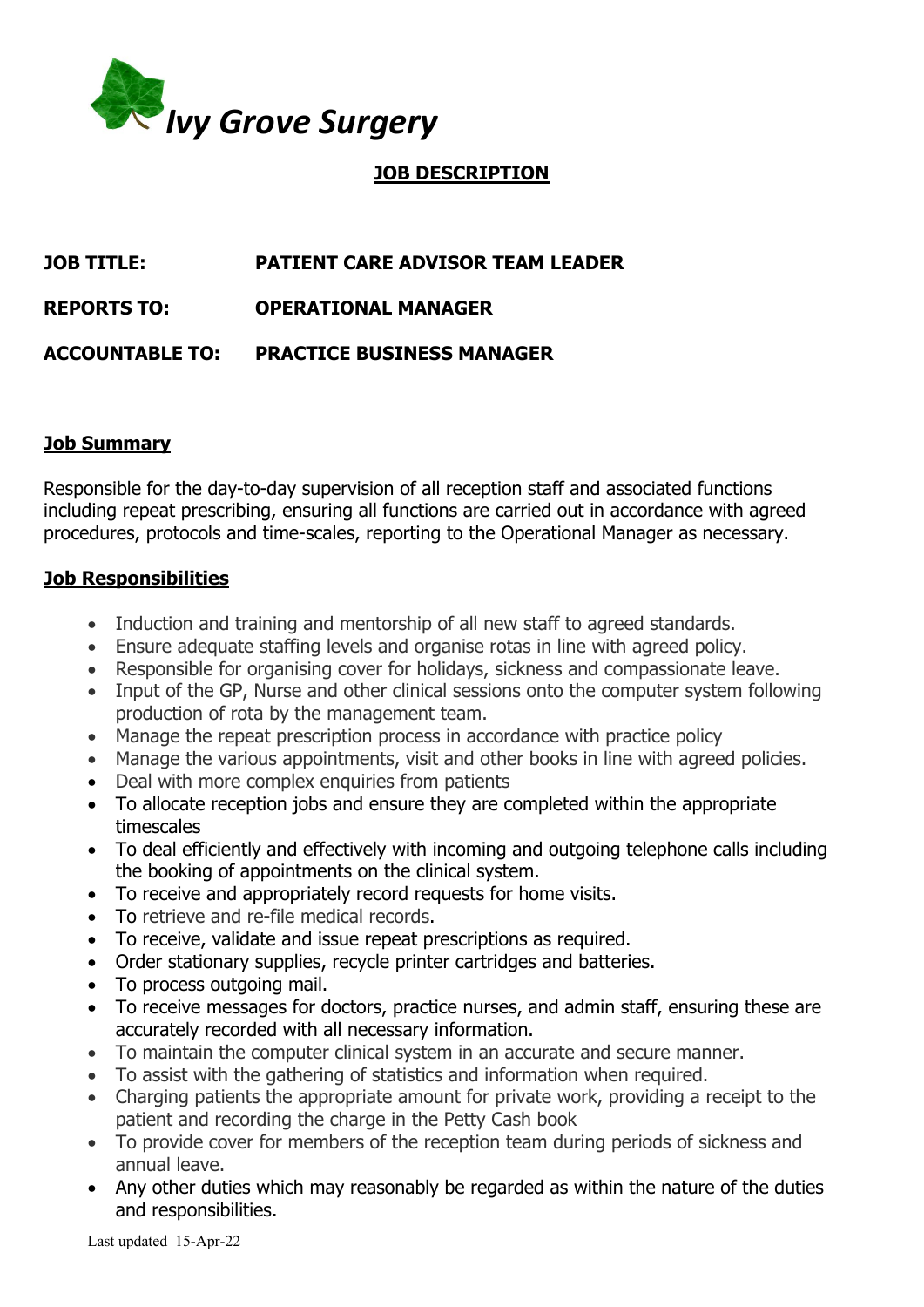

# **Confidentiality:**

- In the course of seeking treatment, patients entrust us with, or allow us to gather, sensitive information in relation to their health and other matters. They do so in confidence and have the right to expect that staff will respect their privacy and act appropriately
- In the performance of the duties outlined in this Job Description, the post-holder may have access to confidential information relating to patients and their carers, practice staff and other healthcare workers. They may also have access to information relating to the practice as a business organisation. All such information from any source is to be regarded as strictly confidential
- Information relating to patients, carers, colleagues, other healthcare workers or the business of the practice may only be divulged to authorised persons in accordance with the practice policies and procedures relating to confidentiality and the protection of personal and sensitive data.

# **Health & Safety:**

The post-holder will assist in promoting and maintaining their own and others' health, safety and security as defined in the practice Health & Safety Policy, to include:

- Using personal security systems within the workplace according to practice guidelines
- Identifying the risks involved in work activities and undertaking such activities in a way that manages those risks
- Making effective use of training to update knowledge and skills
- Using appropriate infection control procedures, maintaining work areas in a tidy and safe way and free from hazards
- Reporting potential risks identified.

# **Equality and Diversity:**

The post-holder will support the equality, diversity and rights of patients, carers and colleagues, to include:

- Acting in a way that recognizes the importance of people's rights, interpreting them in a way that is consistent with practice procedures and policies, and current legislation
- Respecting the privacy, dignity, needs and beliefs of patients, carers and colleagues
- Behaving in a manner which is welcoming to and of the individual, is non-judgmental and respects their circumstances, feelings priorities and rights.